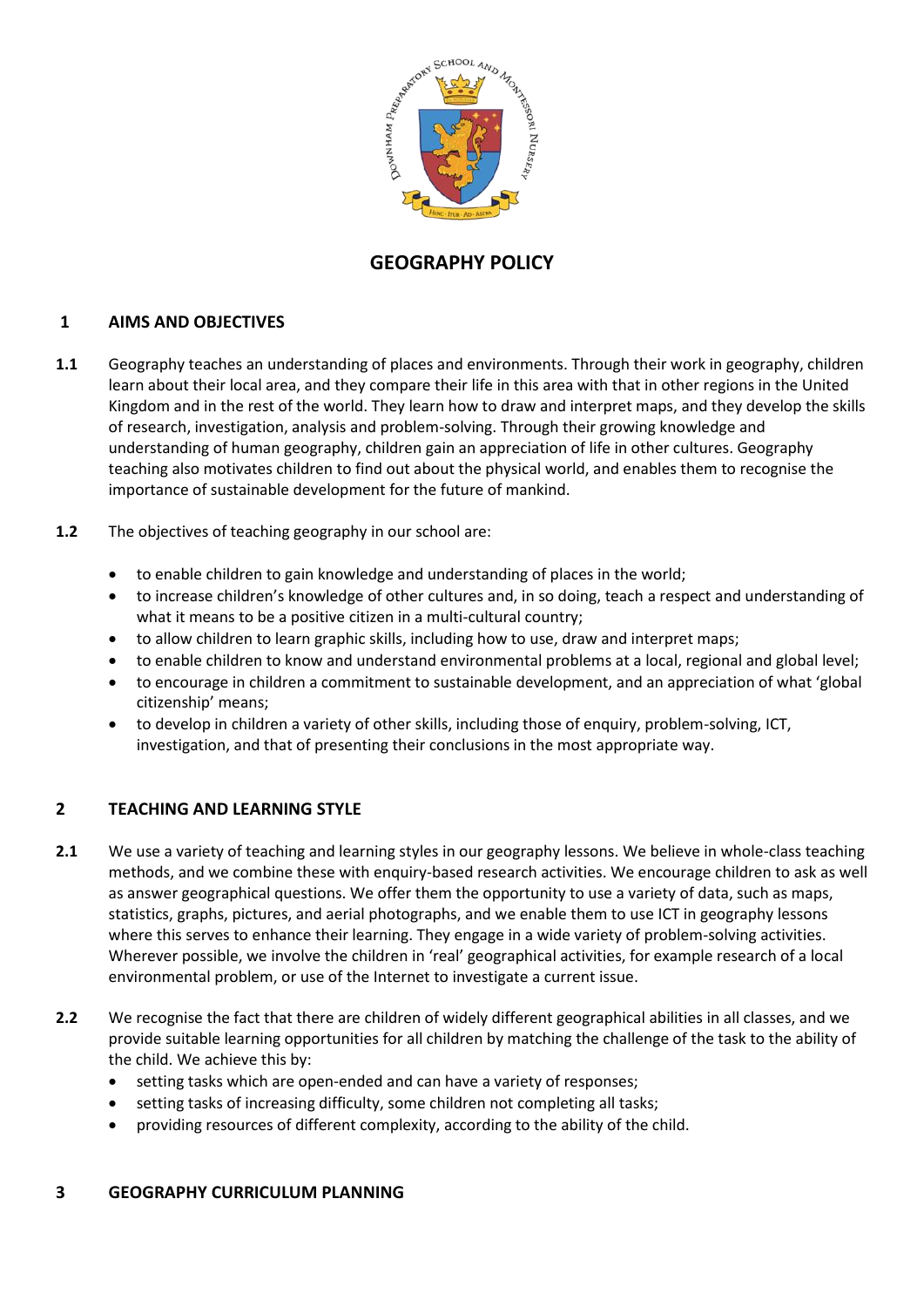- **3.1** We refer to the national scheme of work for geography as the basis for our curriculum planning. We have adapted the national scheme to the local circumstances of our school, e.g. we make use of the local environment in our fieldwork.
- **3.2** Each teacher of Geography creates a termly plan for each class. These plans list specific learning objectives and expected outcomes for each lesson. The class teacher keeps these individual plans and a copy is given to the Director of Studies.
- **3.3** We plan the topics in Geography so that they build on prior learning. Children of all abilities have the opportunity to develop their skills and knowledge in each unit and, through planned progression built into the scheme of work, we offer them an increasing challenge as they move up the school.

## **4 THE FOUNDATION STAGE**

**4.1** We teach geography in reception classes as an integral part of the topic work covered during the year. As the reception class is part of the Foundation Stage of the National Curriculum, we relate the geographical aspects of the children's work to the objectives set out in the Early Learning Goals (ELGs), which underpin the curriculum planning for children aged three to five. Geography makes a significant contribution to the development of each child's knowledge and understanding of the world.

## **5 THE CONTRIBUTION OF GEOGRAPHY TO TEACHING IN OTHER CURRICULUM AREAS**

#### **5.1 English**

Geography makes a significant contribution to the teaching of English in our school because it actively promotes the skills of reading, writing, speaking and listening.

#### **5.2 Geography and ICT**

Information and communication technology enhances our teaching of Geography, wherever appropriate, in each key stage. Children use ICT to enhance their skills in data handling (mountain, climate, population or river data) and in presenting written work. They research information through the Internet.

### **6 ASSESSMENT FOR LEARNING**

**6.1** Children demonstrate their ability in geography in a variety of different ways. Teachers will assess children's work by making informal judgements during lessons. On completion of a piece of work, the teacher assesses the work and uses this information to plan future learning. Written or verbal feedback is given to the child to help guide his or her progress. Older children are encouraged to make judgements about how they can improve their own work.

### **7 RESOURCES**

**7.1** We have many resources in our school to be able to teach geography. We keep these resources in the Science room. We also keep a collection of geography equipment which the children use to gather weather data, and a set of atlases for both key stages. In the library we have a good supply of geography topic books and we also have a range of educational software to support the children's individual research.

#### **8 FIELDWORK**

**8.1** Fieldwork is integral to good geography teaching, and we include as many opportunities as we can to involve children in practical geographical research and enquiry.